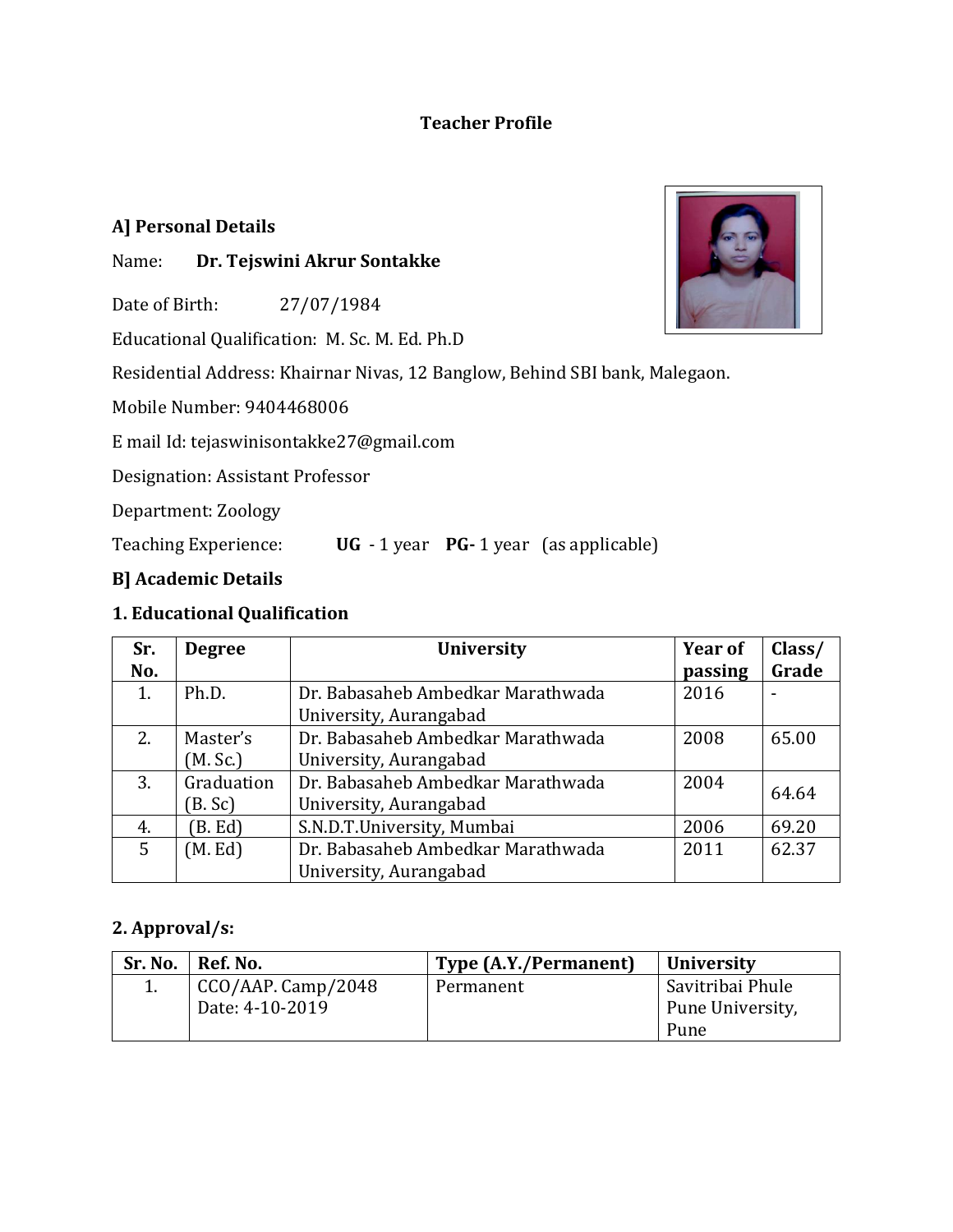# **3. Orientation/Refresher courses completed**

| Sr. No.  | Course      | <b>Duration</b> | <b>University / Academic Staff College</b> |
|----------|-------------|-----------------|--------------------------------------------|
|          | Orientation |                 |                                            |
| <u>.</u> | Refresher   |                 |                                            |

#### **4. Curricular and Extra-curricular activities**

| Sr. No. | Committee                                           | Chairman/Member |
|---------|-----------------------------------------------------|-----------------|
|         | NAAC and IQAC                                       | Member          |
|         | Skill Development Course                            | Member          |
|         | Admission committee                                 | Member          |
| 4       | Internal Senior Supervisor                          | Member          |
|         | External Examiner for S. Y. B. Sc. and T. Y. B. Sc. | Member          |
|         | Practical Exam                                      |                 |

## **C] Research Details**

## **a) Conferences/Seminars/Workshops Attended:**

#### **Conferences**

| Sr.<br>No. | <b>Paper Name</b>            | Organized by                             | Sponsored by            | <b>Duration</b> |
|------------|------------------------------|------------------------------------------|-------------------------|-----------------|
|            | Study of Gregarina minuta    | 1 <sup>st</sup> International conference | Arts, Commerce &        | Feb 2020        |
|            | (Apicomplexa: Eugregarinida) | on Climate changed & its                 | Science College, Sonai, | (2 day)         |
|            | from Tribolium castaneum     | effect on Biodiversity,                  | Tal. Newasa, Dist.      |                 |
|            | (Coleoptera: Tenebronidae),  | Commerce & Economics                     | Ahmednagar              |                 |
|            | Dist. Osmanabad (M.S.) India | (ICCCBCE-2020)                           |                         |                 |

#### **Seminars**

| <b>Sr</b> |  | NO. | Irganized by | sponsored by | iration |
|-----------|--|-----|--------------|--------------|---------|
|-----------|--|-----|--------------|--------------|---------|

## **Workshops**

| Sr.<br>No. | <b>Name of Workshop</b>                              | Organized by                                    | sponsored by                                  | <b>Duration</b>       |
|------------|------------------------------------------------------|-------------------------------------------------|-----------------------------------------------|-----------------------|
|            | 3 days workshop on<br><b>Innovations in Teaching</b> | Organized by KAANM<br>Sonawane Arts, Commerce & | MHRD Sponsered by<br>Teacher Learning Centre, | $12 - 14$<br>DEC.2019 |
|            | <b>Learning in Life</b>                              | Science College, Satana, Dist.                  | Savitribai Phule Pune                         | 3 day                 |
|            | <b>Sciences</b>                                      | <b>Nashik</b>                                   | University, Pune                              |                       |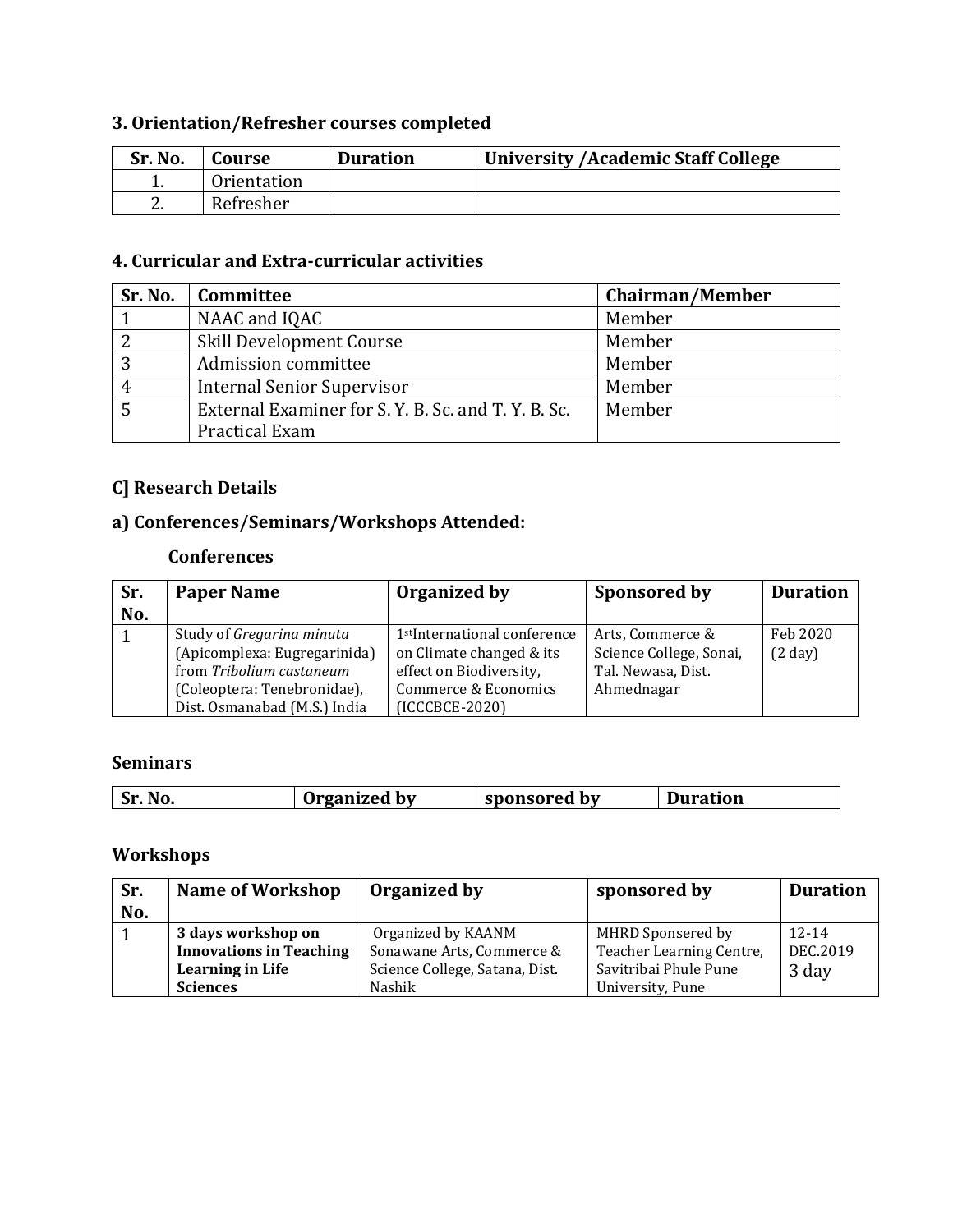## **b) Research Papers Presented/Published:**

# **Papers presented**

| <b>Sr. No.</b> Title of the Paper | Theme of Conference | Organizers   Duration |  |
|-----------------------------------|---------------------|-----------------------|--|

## **Publications**

### **Research Papers**

| Sr.<br><b>No</b> | Title of the paper                                                                                                                                                                                                                         | Name of the Author/s                                                                                                                                                       | Name of the<br>Journal                                                                                                | Volu<br>me-<br>Year | <b>ISSN</b><br>No.                                      | Impact<br><b>Factor</b> |
|------------------|--------------------------------------------------------------------------------------------------------------------------------------------------------------------------------------------------------------------------------------------|----------------------------------------------------------------------------------------------------------------------------------------------------------------------------|-----------------------------------------------------------------------------------------------------------------------|---------------------|---------------------------------------------------------|-------------------------|
| $\mathbf{1}$     | Legitimacy of media reports<br>on introduction<br>of Red<br>Bellied<br>Piranha<br>and<br>its<br>to<br>aquatic<br>concern<br>biodiversity in India.<br>https://doi.org/10.1080/24<br>701394.2019.1611798                                    | Anita Tiknaik, Amol<br>Kalyankar, Mahesh Shingare,<br>Rahul Suryawanshi,<br>Tejswini A. Sontakke,<br>Dinesh Nalage, Sanil Pillai,<br>Bharathi Prakash and Gulab<br>Khedkar | Mitochondrial<br><b>DNA</b><br>Part A, vol. 30                                                                        | 2019                | ISSN:<br>2470-<br>1394                                  |                         |
| 2                | Molecular Phylogenetics of<br>Baleen Whales (Mysticeti)<br>Effect of Different<br>and<br>Phylogeny<br>Markers<br><b>On</b><br>www.sciencejournal.in                                                                                        | Chandrakant S Jadhav, Vipin<br>Hiremath, Sachin Thorat,<br>Tejswini Sontakke, Anand<br>Metri, Sagar Biradar                                                                | Trends in Fisheries<br>Research.<br>An<br>International<br>Peer<br>Reviewed<br>JournalVolume7, Issue<br>$-1, P61-66$  | 2018                | ISSN:<br>2319-<br>4731<br>(p)<br>2319-<br>5037(e        |                         |
| 3                | Phylogenetic Relationships<br>of Platanista gangetica and<br><b>Based</b><br>Cetaceans<br>on<br>Cytochrome<br>B<br>www.sciencejournal.in                                                                                                   | Chandrakant S Jadhav, Vipin<br>Sachin Thorat,<br>Hiremath,<br>Tejswini<br><b>Sontakke</b><br>and<br>Shivaji Ghodke                                                         | Trends in Fisheries<br>Research,<br>An<br>Peer<br>International<br>Revie wed Journal<br>Volume 7, Issue-2,P-<br>58-64 | 2018                | ISSN:<br>2319-<br>4731"<br>(p);<br>2319-<br>5037<br>(e) |                         |
| $\overline{4}$   | of<br>Coccidian<br>Occurance<br>Parasite in Sheep in Omerga<br>Region.<br>(http://oaji.net/articles/201<br>6/736-1464177593.pdf)                                                                                                           | Sontakke T.A., Kanse V.S.,<br>Lokhande S.C., Bandar V.A.,<br>Bansode V.K. and Nikam S.V.                                                                                   | International<br>Life<br>Journal<br>of<br>Science,<br>Special<br>Issue A3, P-92-94                                    | 2015                | ISSN:<br>2320-<br>7817<br>eISSN:<br>2320-<br>964X       |                         |
| 5                | Morphological Studies on<br>Two Rare Water Amoeba<br>Balamuthia mandillarius and<br>Vannella<br>miroides<br>from<br>Godavari Basin at Gangapur<br>and Vaijapur.<br>https://www.recentscientifi<br>c.com/sites/default/files/22<br>13 1.pdf | S C. Lokhande, B.V.More,<br>S.V.Nikam and Tejswini A.<br>Sontakke, V.A. Bandar, V.K.<br><b>Bansode</b>                                                                     | International<br>journal of recent<br>scientific research<br>Vol. 6, Issue, 6,<br>pp.4386-4388                        | 2015                | ISSN:0<br>974-<br>3031                                  |                         |